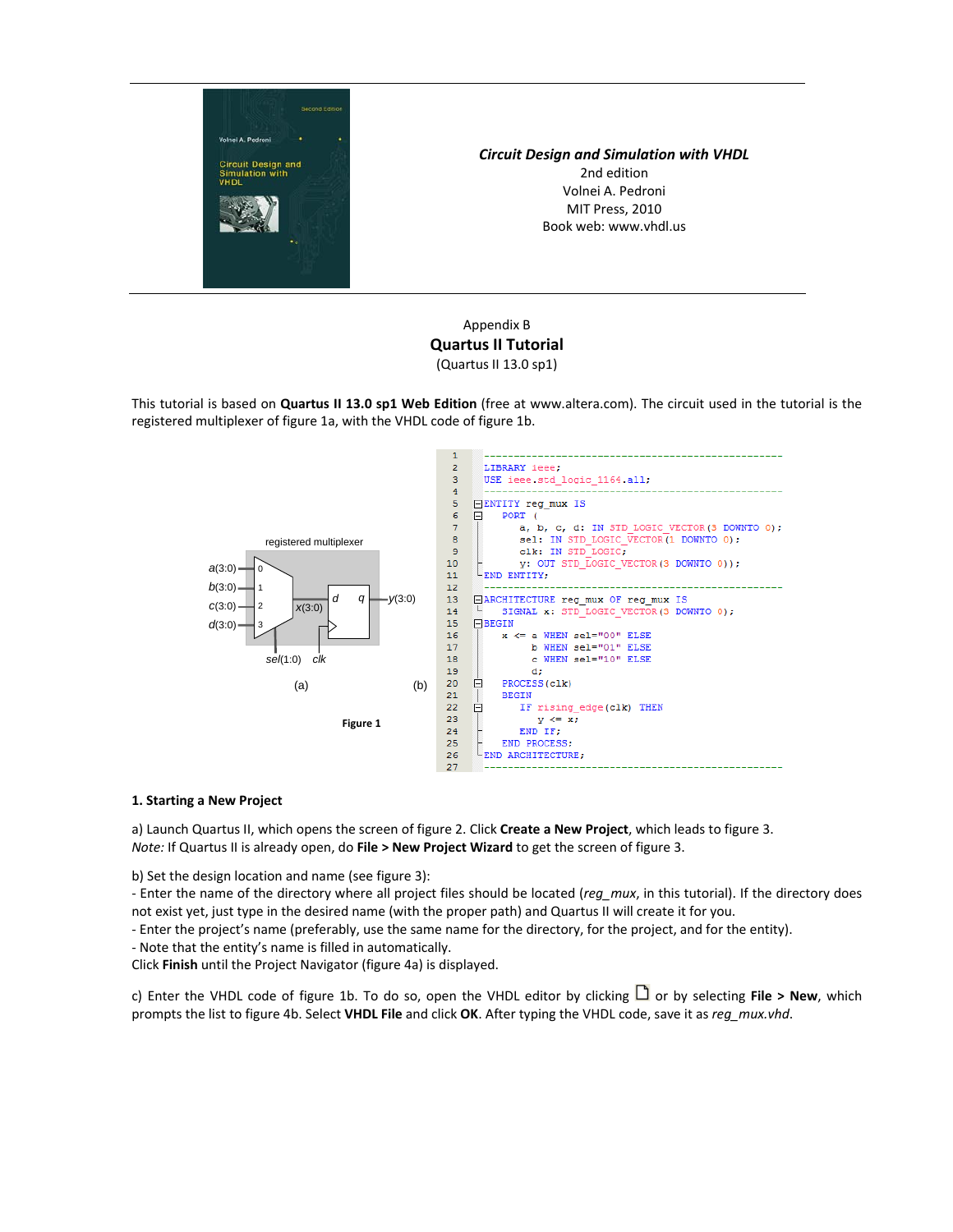

|                                                 | Directory, Name, Top-Level Entity [page 1 of 5] |                                                                                                                                                          |          |
|-------------------------------------------------|-------------------------------------------------|----------------------------------------------------------------------------------------------------------------------------------------------------------|----------|
| What is the working directory for this project? |                                                 |                                                                                                                                                          |          |
| C:\Altera\13.0.1.232\quartus_designs\reg_mux    |                                                 |                                                                                                                                                          | $\cdots$ |
| What is the name of this project?               |                                                 |                                                                                                                                                          |          |
| reg_mux                                         |                                                 |                                                                                                                                                          | $\cdots$ |
|                                                 |                                                 | What is the name of the top-level design entity for this project? This name is case sensitive and must exactly match the entity name in the design file. |          |
| reg_mux                                         |                                                 |                                                                                                                                                          | (x, y)   |
|                                                 |                                                 |                                                                                                                                                          |          |
|                                                 |                                                 |                                                                                                                                                          |          |



**Figure 4**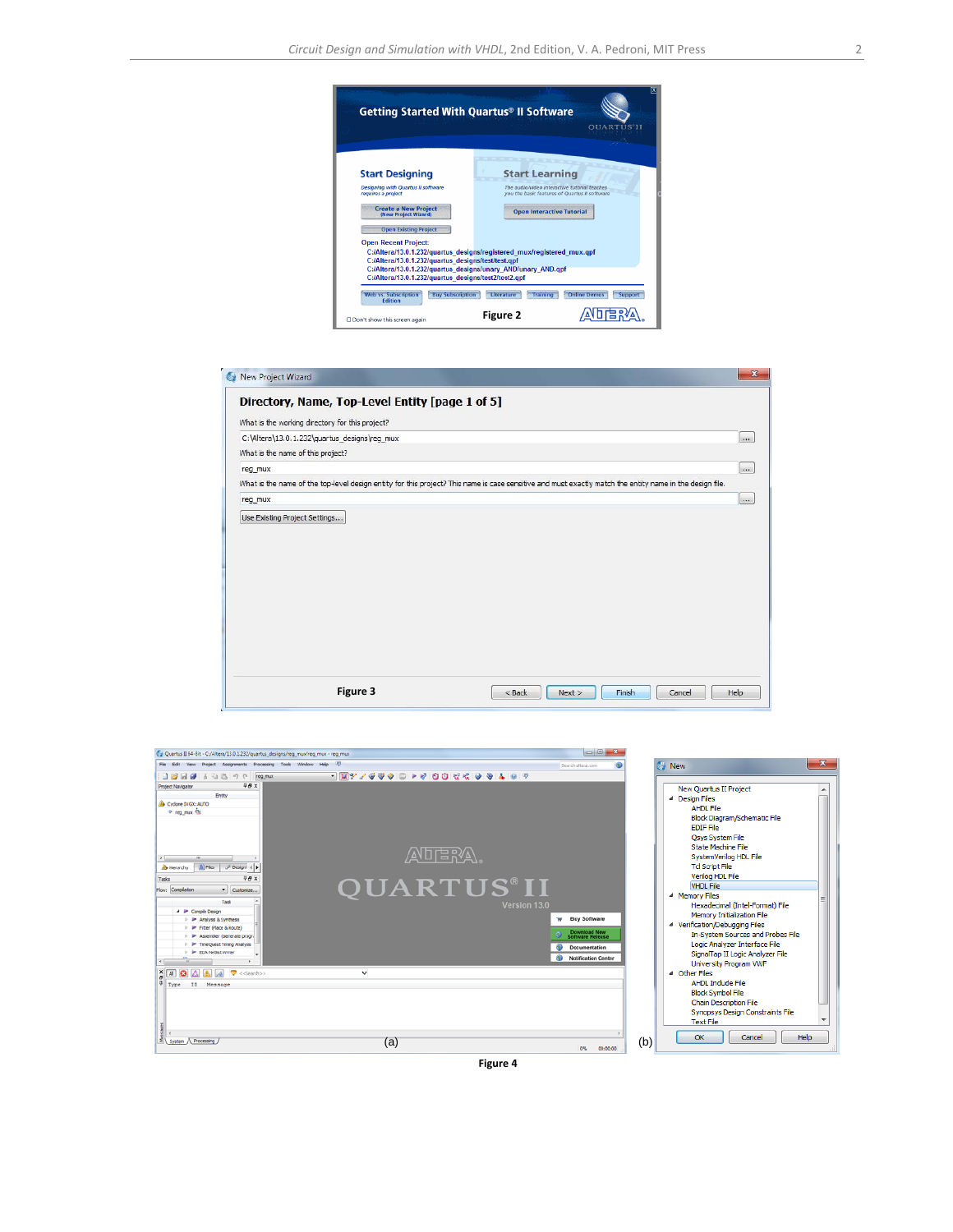## **2. Synthesizing the Design**

a) Define the device in which the circuit should be implemented by selecting **Assignments > Device**. In the Family field, select **Cyclone III**. In the Target Device field, mark **Specific device selected in 'Available devices' list** and select EP3C16F484C6 (FPGA of the DE0 board).

b) Compile the code by clicking  $\bullet$  or by selecting **Processing** > **Start Compilation**.

*Note:* For a faster compilation, particularly useful while the VHDL code is still being debugged, click or select **Processing > Start > Start Analysis and Synthesis**. In this case, no timing information is recorded. After the code is working properly, full compilation  $(\blacktriangleright)$  should then be performed.

c) When the compilation ends, the Compilation Report of figure 5 is exhibited, which contains several pieces of valuable information, some of which are described in the next section.

| reg mux.vhd                           | ٠                                    | ×<br>Compilation Report - reg mux               |
|---------------------------------------|--------------------------------------|-------------------------------------------------|
| 무 문.<br><b>Table of Contents</b>      | <b>Flow Summary</b>                  |                                                 |
| Flow Summary                          | <b>Flow Status</b>                   | Successful - Sat Nov 30 17:36:33 2013           |
| <b>Flow Settings</b><br>m             | Quartus II 64-Bit Version            | 13.0.1 Build 232 06/12/2013 SP 1 SJ Web Edition |
| Fig. Flow Non-Default Global Settings | <b>Revision Name</b>                 | reg_mux                                         |
|                                       | <b>Top-level Entity Name</b>         | reg_mux                                         |
| <b>Flow Elapsed Time</b>              | Family                               | Cyclone III                                     |
| Flow OS Summary<br>===                | Device                               | EP3C16F484C6                                    |
| Ħ<br>Flow Log                         | <b>Timing Models</b>                 | Final                                           |
| Analysis & Synthesis                  | <b>Total logic elements</b>          | $8/15,408 (< 1\% )$                             |
| Fitter<br>ь                           | <b>Total combinational functions</b> | $8/15,408 (< 1\% )$                             |
|                                       | Dedicated logic registers            | $4/15,408 (< 1\% )$                             |
| <b>Flow Messages</b>                  | <b>Total registers</b>               | 4                                               |
| Flow Suppressed Messages              | <b>Total pins</b>                    | 23 / 347 (7 %)                                  |
| Assembler                             | Total virtual pins                   | o                                               |
| <b>TimeQuest Timing Analyzer</b><br>▷ | <b>Total memory bits</b>             | $0/516,096(0\%)$                                |
|                                       | Embedded Multiplier 9-bit elements   | 0/112(0%                                        |
| <b>Figure 5</b>                       | <b>Total PLLs</b>                    | $0/4(0\%)$                                      |

#### **3. Inspecting Synthesis Results**

This section describes some of the results produced by the compiler.

a) *Device type and number of pins:* Check in figure 5 if the device type is the intended one (Cyclone III EP3C16F484C6). Check also if the total number of pins is as expected  $(4x4+2+1= 19$  inputs + 4 outputs = 23 pins).

b) *Number of logic elements:* Figure 5 shows also the amount of logic needed to implement the circuit. In this case, 8 logic elements were needed, out of 15,408 LEs available in that device.

c) *Number of registers:* Since *y* is a 4‐bit signal (figure 1a), 4 flip‐flops are expected to be inferred by the synthesizer. This also can be checked in figure 5, which shows a total of 4 registers.

d) *RTL View:* This tool shows how the code was interpreted by the compiler (before optimization and fitting). Select **Tools > Netlist Viewers > RTL Viewer**, which exhibits the circuit of figure 6 (or equivalent). Because 2‐input multiplexers are available in the device, a total of 3 units were used to implement the 4‐input mux (the other three blocks at the input are for processing *sel*). Note also the 4-bit register (4 D-type flip-flops —DFFs) at the output.

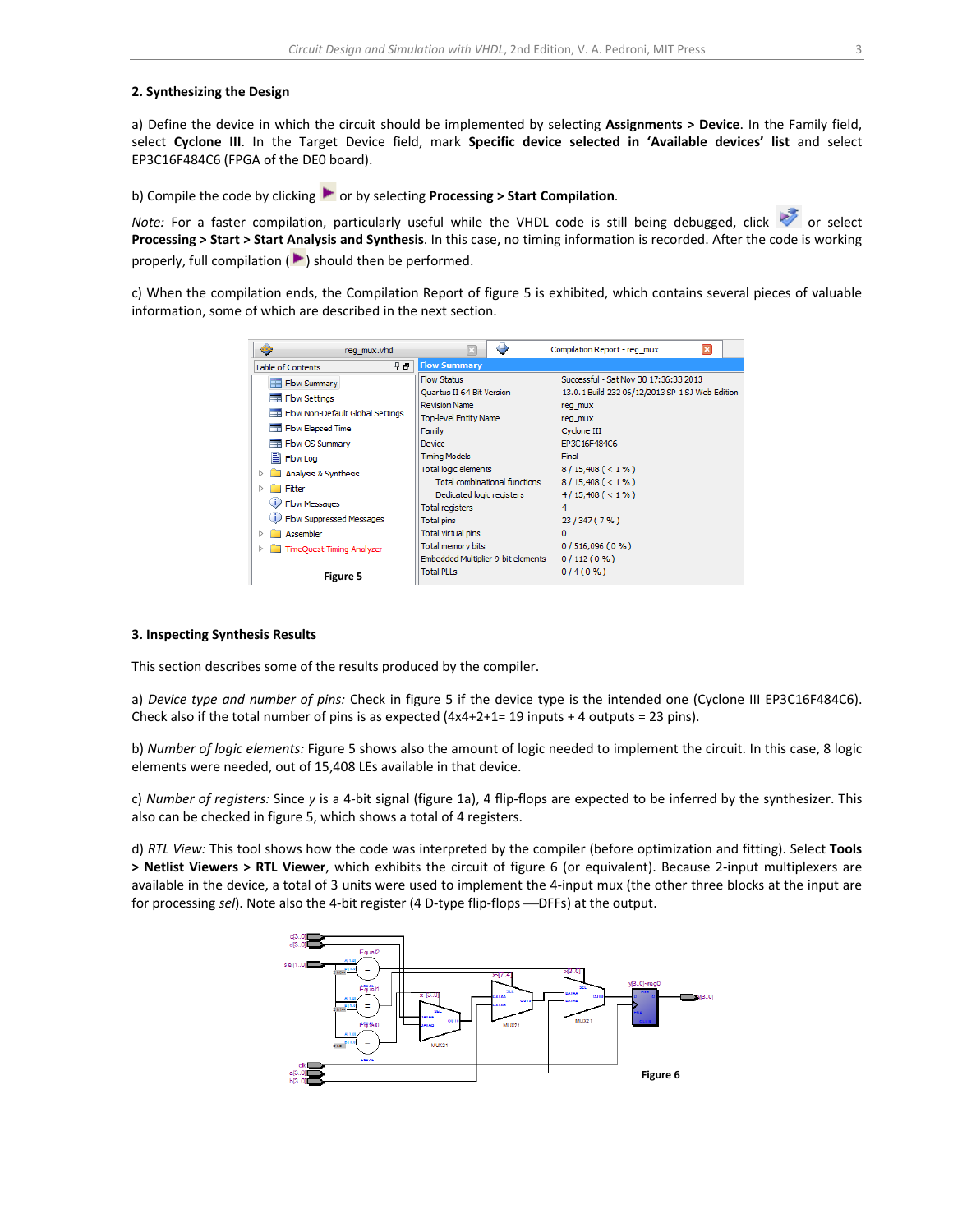e) *Equations:* They represent the actual circuit implemented by the compiler. In the Compilation Report, select **Fitter > Equations** (if this option is not available, go to **Tools > Options > General > Processing** and mark **Automatically generate equation files during compilation**, then recompile the code). To interpret the equations, see first section 7. For example, "A1L41Q = DFFEAS(A1L60, GLOBAL(A1L2),...);" means that the output of cell A1L41Q is produced by a DFF whose data input comes from cell A1L60 and whose clock input is fed by a global signal from cell A1L2. Confirm in the equations that the total number of DFFs is indeed 4.

f) *Timing analysis:* In the Compilation Report, select **TimeQuest Timing Analyzer > Slow 1200mv 85C Model > Worst‐Case Timing Paths** and check the minimum clock pulse width.

g) *Pin assignments:* This will be treated in section 5.

#### **4. Simulating the Circuit**

a) To perform manual graphical simulation (which is the only kind supported by Quartus II), we must first draw the input waveforms, based on which the simulator will calculate and plot the output waveform. Click  $\Box$  or select **File > New**, which will prompt again the list of figure 4b.

b) Select **Verification/Debugging Files > University Program VWF** and click **OK**. This opens the wave pane of figure 7.

| File Edit                                           | View Smulation Help (D) |                    |           |                                        |          |          |                |          |          |          |          | Search altera.com |                |
|-----------------------------------------------------|-------------------------|--------------------|-----------|----------------------------------------|----------|----------|----------------|----------|----------|----------|----------|-------------------|----------------|
|                                                     |                         |                    |           | 图 2 系 8 人 五 73 返 盟 76 返 12 78 2 没 2 国際 |          |          |                |          |          |          |          |                   |                |
| Master Time Bar: 0 ps                               |                         |                    | $\bullet$ | Pointer: 0ps                           |          |          | Interval: 0ps  |          | Start:   |          | End:     |                   |                |
| Name                                                | 0 <sub>ps</sub>         | 80.0 <sub>ms</sub> | 160.0 ns  | 240.0 <sub>rs</sub>                    | 320.0 ns | 400.0 ms | 480.0 ms       | 560.0 ns | 640.0 ns | 720.0 ns | 800.0 ms | 880.0 ns          | 960.0 ns       |
|                                                     | <b>Dos</b>              |                    |           |                                        |          |          |                |          |          |          |          |                   |                |
|                                                     |                         |                    |           |                                        |          |          |                |          |          |          |          |                   |                |
|                                                     |                         |                    |           |                                        |          |          |                |          |          |          |          |                   |                |
|                                                     |                         |                    |           |                                        |          |          |                |          |          |          |          |                   |                |
|                                                     |                         |                    |           |                                        |          |          |                |          |          |          |          |                   |                |
|                                                     |                         |                    |           |                                        |          |          |                |          |          |          |          |                   |                |
|                                                     |                         |                    |           |                                        |          |          |                |          |          |          |          |                   |                |
|                                                     |                         |                    |           |                                        |          |          |                |          |          |          |          |                   |                |
|                                                     |                         |                    |           |                                        |          |          |                |          |          |          |          |                   |                |
|                                                     |                         |                    |           |                                        |          |          |                |          |          |          |          |                   |                |
|                                                     |                         |                    |           |                                        |          |          |                |          |          |          |          |                   |                |
|                                                     |                         |                    |           |                                        |          |          |                |          |          |          |          |                   |                |
|                                                     |                         |                    |           |                                        |          |          |                |          |          |          |          |                   |                |
|                                                     |                         |                    |           |                                        |          |          | Figure 7       |          |          |          |          |                   |                |
|                                                     |                         |                    |           |                                        |          |          |                |          |          |          |          |                   |                |
| $\mathbf{r} = \mathbf{m} + \mathbf{r} + \mathbf{r}$ |                         |                    |           |                                        |          |          | $\overline{a}$ |          |          |          |          |                   |                |
|                                                     |                         |                    |           |                                        |          |          |                |          |          |          |          |                   | 0%<br>00:00:00 |

c) The time axis in figure 7 goes from 0 to 1 us. If a different end time is needed, select **Edit > Set End Time** and enter the desired value.

d) The grid can also be adjusted as needed by selecting **Edit > Grid Size**. Keep the default value (10 ns).

e) Now add signals to the waveform editor. Press the right mouse button in the white area under Name (in figure 7) and select **Insert > Insert Node or Bus**, which leads to figure 8a.

|                                              |     | 69<br>Node Finder      |                    | $\mathbf{x}$                                               |
|----------------------------------------------|-----|------------------------|--------------------|------------------------------------------------------------|
|                                              |     | Named: *<br>Look in: * |                    | Filter: Pins: all<br>OK<br>▼<br>List<br>Cancel<br>$\cdots$ |
| $\mathbf{x}$<br>Insert Node or Bus           |     | Nodes Found:           |                    | <b>Selected Nodes:</b>                                     |
|                                              |     | Name                   | Type               | A<br>Name<br>Type                                          |
| Name:<br>OK                                  |     | lle al                 | <b>Input Group</b> |                                                            |
| <b>INPUT</b><br>Type:<br>Cancel              |     | <sup>in</sup> a[0]     | Input              |                                                            |
| 9-Level<br>Value type:<br>▼                  |     | <mark>当. a[1]</mark>   | Input              |                                                            |
| Node Finder                                  |     | l <u>n</u> a[2]        | Input              | ≥.                                                         |
| Binary<br>$\overline{\phantom{a}}$<br>Radix: |     | <b>B</b> _a[3]         | Input              | $\rightarrow$                                              |
| Bus width:<br>$\mathbf{1}$                   |     | $\rightarrow b$        | <b>Input Group</b> | $\prec$                                                    |
| Start index: 0                               |     | $\frac{ln}{2}$ b[0]    | Input              | $\lt$                                                      |
| Display gray code count as binary count      |     | L b[1]                 | Input              |                                                            |
|                                              |     | $h$ b[2]               | Input              |                                                            |
| (a)                                          |     | b[3]                   | Input              |                                                            |
|                                              |     | l≞ c                   | <b>Input Group</b> |                                                            |
|                                              |     | <b>LA</b> c[0]         | Input              |                                                            |
| Figure 8                                     | (b) | $\frac{ln}{2}$ c[1]    | Input              | ۰.                                                         |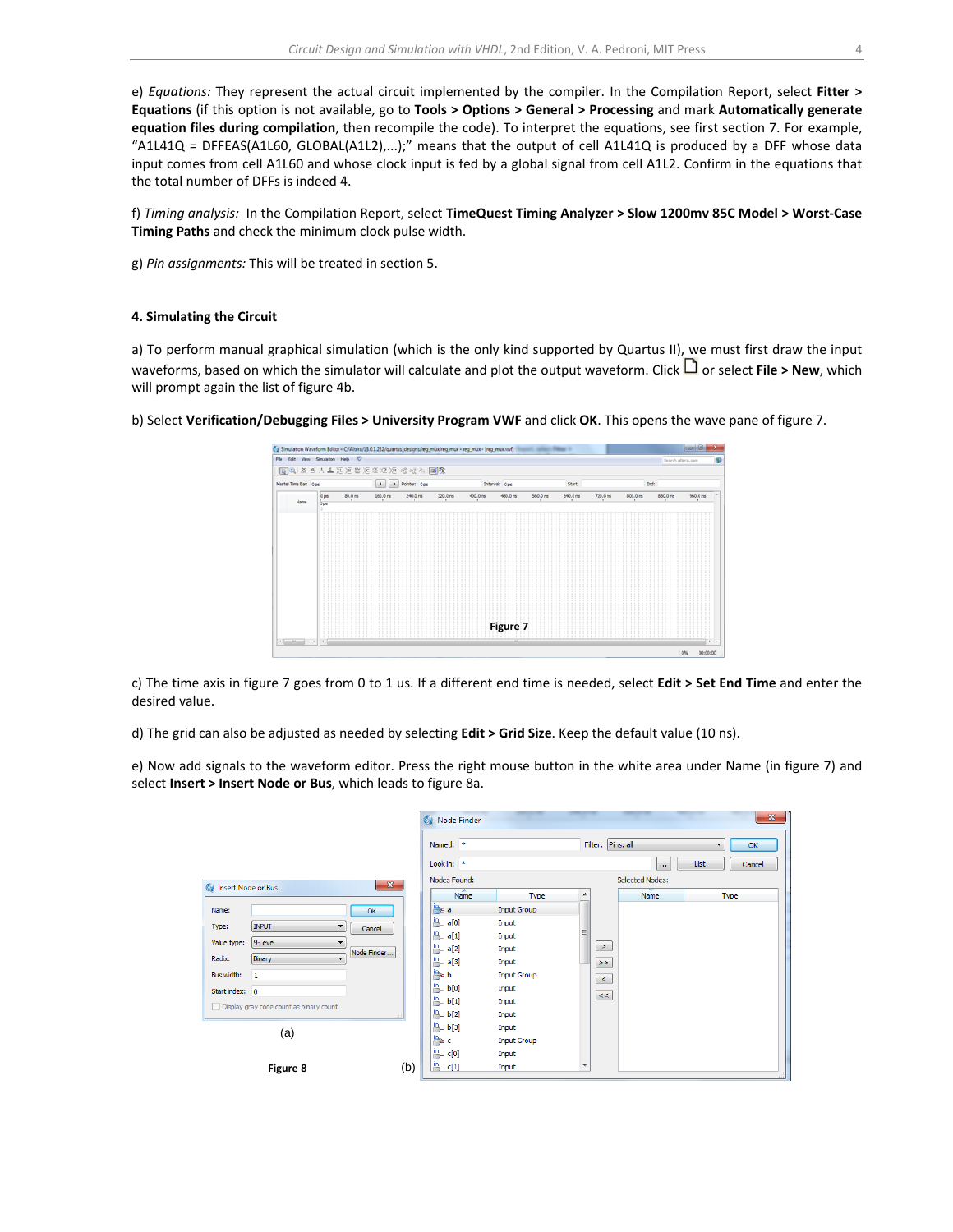(f) Click **Node Finder**, which opens the screen of figure 8b (but empty). In the Filter field, select **Pins: all & Registers: post‐ fitting** (a simpler option is **Pins: all**), then click **List**. The left column will be filled with the signals (partially) shown in figure

8b. Click on the desired signals to select them and pass them to the column on the right by clicking **...** Click OK twice, which will fill the waveforms window with the signals of figure 9.

g) To change the position (order) of a signal in figure 9, click on its name to select it, then click again and hold the mouse button, dragging next the signal to the desired position. Do as in figure 9, with all inputs first and the clock at the top.

h) Before drawing the waveforms, set the desired representation radix.

‐ Click the left mouse button on *clk* (figure 9) to select it, then click the right mouse button and select **Radix > Binary**.

‐ Click the left mouse button on *a*, *b*, *c*, *d*, *sel*, and *y* to select them, then click the right mouse button and select **Radix > Unsigned Decimal**.



i) Now we must draw the input waveforms (*clk*, *a*, *b*, *c*, *d*, *sel*), after which the simulator will compute and draw the output waveform (*y*). The stimuli of figure 10 are adopted.

- Click on *clk* to select it. Click then the clock icon  $\sqrt{2}$  and enter 80 ns for the period and 0 for the offset.

- Click on *a* to select it. Then click the arbitrary value icon  $\overline{X_2}$  and enter 2. Now select line *a* only from 80 ns up and enter 3 ns, using again the arbitrary value icon.

‐ Repeat the process above for *b*, *c*, and *d*, entering the values shown in figure 10.

- Click on *sel* to highlight it. Then click the counter icon  $\overline{X}$  and enter Start value = 0, Increment = 1, Count type = Binary, and Count every = 160 ns.

j) Save the file with the same name as the entity's name and extension *.vwf* (vector waveform file), that is, *reg\_mux.vwf*. Recall that the last waveform (*y*) will be filled by the simulator.

| $\mathbf{x}$<br>回<br>$\Box$<br>Simulation Waveform Editor - [reg_mux.sim.vwf (Read-Only)]<br>C. |                                                                                    |                 |          |                |                |                          |          |                |  |  |  |  |
|-------------------------------------------------------------------------------------------------|------------------------------------------------------------------------------------|-----------------|----------|----------------|----------------|--------------------------|----------|----------------|--|--|--|--|
| File                                                                                            | 同<br>Simulation<br>Edit<br>Help<br>View<br>Search altera.com                       |                 |          |                |                |                          |          |                |  |  |  |  |
|                                                                                                 | ■   蒸 凸 A 孟 )圧 )圧 嬲 )∈ )匛 )互 )∈   唬 唬 ?m   ■   曝                                   |                 |          |                |                |                          |          |                |  |  |  |  |
|                                                                                                 | Pointer: 547.8 ns<br>Interval: 547.8 ns<br>Master Time Bar: 0 ps<br>Start:<br>End: |                 |          |                |                |                          |          |                |  |  |  |  |
|                                                                                                 | Name                                                                               | $ 0 $ ps        | 160.0 ns | 320.0 ns       | 480.0 ns<br>×. | 640.0 ns<br>$\mathbf{I}$ | 800.0 ns | 960.0 ns<br>×. |  |  |  |  |
|                                                                                                 |                                                                                    | 0 <sub>ps</sub> |          |                |                |                          |          |                |  |  |  |  |
| jв.                                                                                             | dk                                                                                 |                 |          |                |                |                          |          |                |  |  |  |  |
| ₩                                                                                               | ⊳a                                                                                 | 2               |          |                | 3              |                          |          |                |  |  |  |  |
| b                                                                                               | $\triangleright$ b                                                                 |                 |          |                |                | 5                        |          |                |  |  |  |  |
| ib.                                                                                             | $\triangleright$ c                                                                 |                 | 6        |                |                | 7                        |          |                |  |  |  |  |
| 學                                                                                               | $\triangleright$ d                                                                 |                 |          | 8              |                |                          | ۹        |                |  |  |  |  |
| b                                                                                               | $\triangleright$ sel                                                               | Ō               |          | $\overline{2}$ | 3              | 0                        |          | 2              |  |  |  |  |
| 湂                                                                                               | $\triangleright$ y                                                                 | 2<br>o          |          | 6              | 8              | ۹                        | 3        | 5              |  |  |  |  |
|                                                                                                 |                                                                                    |                 |          |                | Figure 10      |                          |          |                |  |  |  |  |
| $\overline{ }$                                                                                  | m<br>r                                                                             | ∢               |          |                | m              |                          |          | ь              |  |  |  |  |
|                                                                                                 |                                                                                    |                 |          |                |                |                          | 0%       | 00:00:00       |  |  |  |  |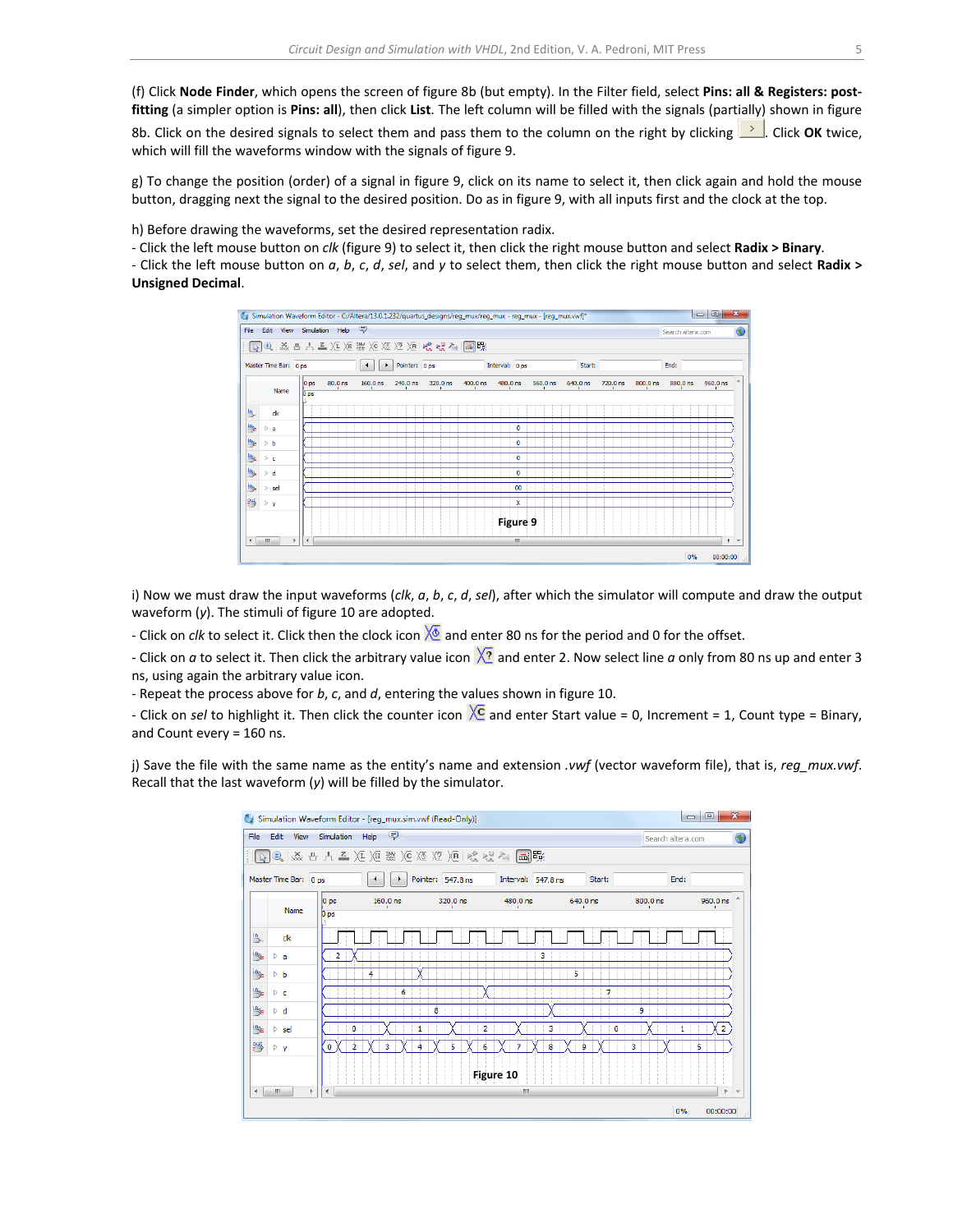## k) Choose the simulator in **Simulation > Options** (ModelSim or Quartus II Simulator).

l) Run the simulation:

- ‐ For *functional simulation*, click or select **Simulation > Run Functional Simulation**.
- ‐ For *timing simulation*, click or select **Simulation > Run Timing Simulation**.

m) Inspect the results (compare them to those in figure 10).

#### **5. Making Pin Assignments**

- **Case 1: Manual pin assignments**
- a) Select **Assignments** > **Pin Planner** or click , which opens the window of figure 11.
- b) In the Location column, enter the desired pin numbers.
- c) Recompile the code.

*Note:* Assignments can be deleted with **Assignments > Remove Assignments**.



#### **Case 2: Importing pin assignments with a CSV file**

Pin assignments can be imported and exported using CSV (comma separated value) files. The initial pin assignments, made automatically by the compiler, cannot be exported.

- a) Select **Assignments > Import Assignments** and choose the corresponding *.csv* file.
- b) Recompile the code.

*Note:* To export a pin assignment, select **Assignments > Pin Planner**, then **File > Export**.